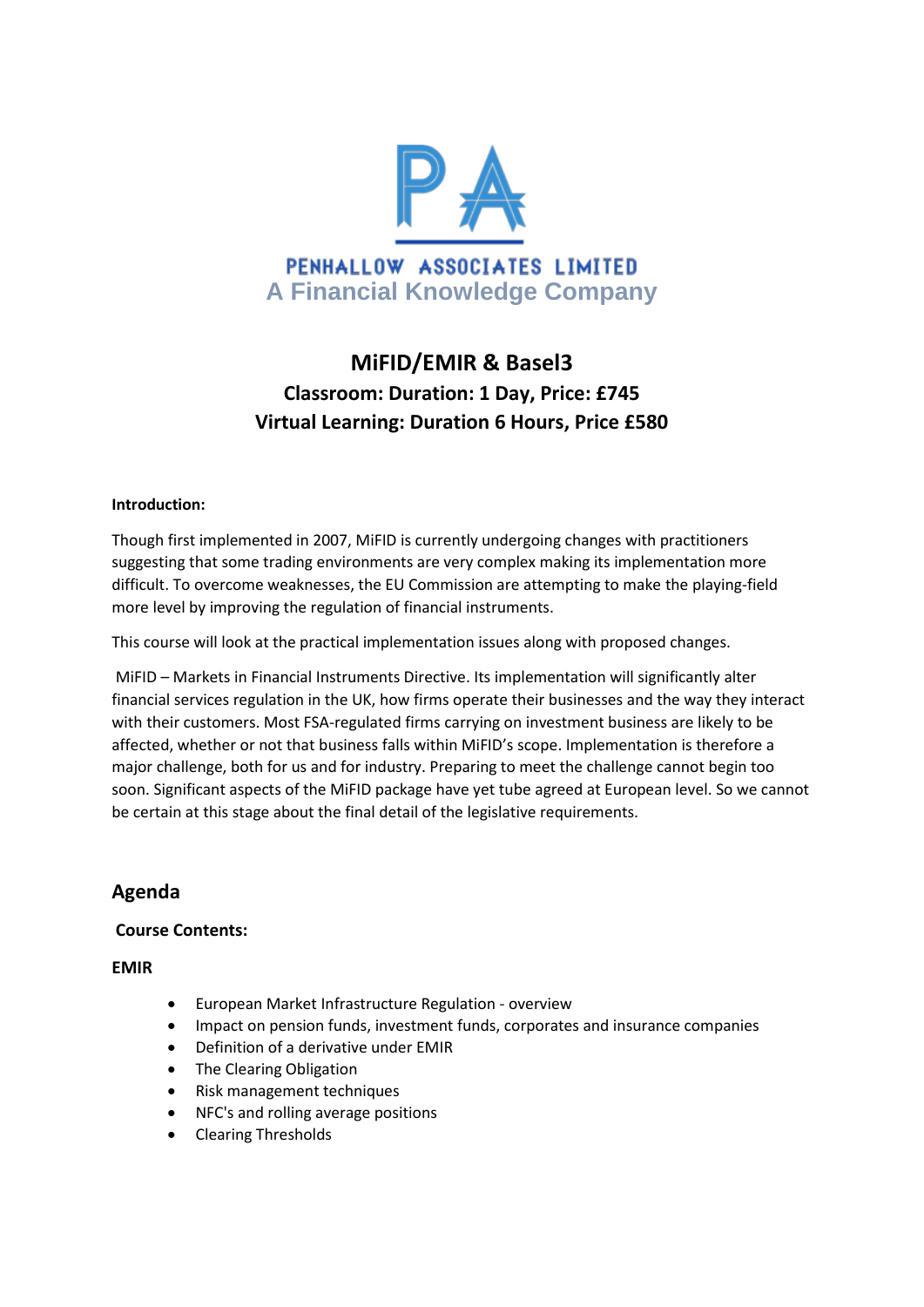# **Basel 3**

- Introduction to new Basel requirements
- Capital conservative buffer
- Liquidity coverage ratios
- New stable funding ratios

### **Liquidity Coverage Ratio**

- Definition of the LCR
- Application issues for the LCR
- Contractual Maturity Mismatch
- Concentration of Funding

#### **MiFID 2**

- Extension of MiFID rules
- Exemptions and Upgrades
- Upgrades to the market structure framework;
- Corporate Governance and Investor Protection
- Enhancement of the investor protection framework;
- Amended sanctions powers; and
- Trading in Emission allowances.

#### **Objective of MiFID**

- Single Passports Barriers to Entry Removed.
- Reduced Regulatory Bureaucracy Generally firms must only answer to home regulator
- $\bullet$  Principle v Rule Based Can cope with complexity
- Information Sharing Regulation more Effective

#### **Who Should Attend**

Ideal participants are those new to the subject matter, or needing a full refresher. This course would also be perfect for people in projects and needing to step back and walk through the building blocks and overview of the markets products and processes.